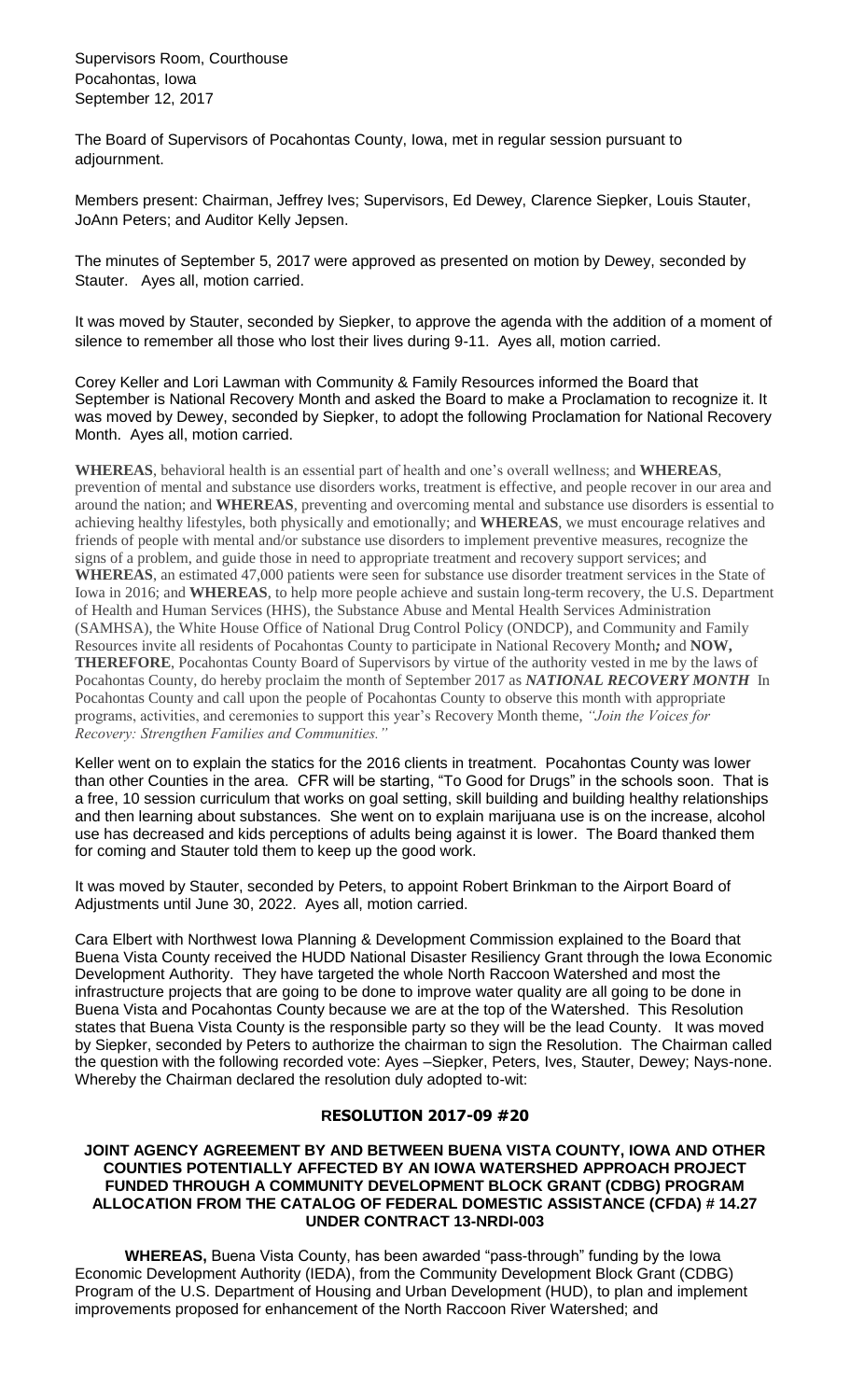**WHEREAS,** as grantee, Buena Vista County is designated "Responsible Entity" to ensure compliance with federal provisions stipulated to be invoked by the National Environmental Policy Act, whereby an assessment must be undertaken to determine whether proposed improvements may significantly affect the human environment, and, if necessary, any mitigating actions; and

**WHEREAS,** as Responsible Entity, Buena Vista County is likewise lead entity in association with planning and development activities proposed within jurisdiction of the North Raccoon River Watershed subject to environmental review; and

**WHEREAS,** other noted watershed counties potentially affected by the project include Pocahontas; and

**WHEREAS,** Buena Vista County may not independently exercise responsibilities required by environmental review on behalf of another county without joint approval through mutual agreement, now therefore,

**BE IT RESOLOVED BY THE PARTIES HERETO THAT** the Responsible Entity is hereby authorized to determine activities and any mitigating actions to be implemented for watershed improvement(s) within Pocahontas County.

Dan Feistner, County Attorney, approached the Board requesting a new copier lease with Access Systems. The copier lease cost would be \$120.98 per month for 30 months. After discussion, it was moved by Siepker, seconded by Peters, to authorize the Chairman to sign the lease agreement for the copier to be used in the County Attorney's Office. Ayes all, motion carried.

Brian Larsen, County Sheriff and Sarah Bailey, Office Deputy, let the Board know that the copier in their office is 12 years old. They priced a Ricoh from Council. Purchase price is \$2,600.00 whereas leasing for 36 months would cost \$3,717.00. Compared to the lease they currently have, getting a new copier would actually save them \$35.00 per month. It was moved by Stauter, seconded by Dewey, to approve the purchase of the copier for the Sheriff's Department. Ayes all, motion carried.

Next, Larsen explained he would like to purchase a teller window for the Dispatch Center for security. Larsen had discussed it with the Court House Security Committee and they are in favor of it. After discussion, it was moved by Siepker, seconded by Stauter, to allow the Sheriff to purchase a teller window and have it installed in the Court House. Ayes all, motion carried.

Jack Moellering, County Engineer, requested that the Board sign the Resolution to Vacate County Roads, 8/17 and 9/16 Garfield, #2017-09-19, which they approved on September 5, 2017. The Resolution states that both roads shall remain open and will not be vacated. It was moved by Peters, seconded by Dewey, to allow the Chairman to sign the document. Ayes all, motion carried.

Moellering and Don Cirks, Maintenance Superintended, discussed the Joint Bridge on the County Line by Fonda with the Board. Cirks had spoken with BJ Musselman, Maintenance Superintended from Calhoun County, and Calhoun has enough planks to do the project but does not want to use the plank if the bridge will eventually be closed at a later date. Stauter stated that he thinks it should be reopened and put it on the 5 year plan.

It was moved by Peters, seconded by Siepker, to approve payment to Bolton & Menk for construction services on Jt. DD 43-72 for \$2,629.00. Ayes all, motion carried.

It was moved by Stauter, seconded by Dewey, to approve payment to Bolton & Menk for Drainage Improvement Study on Jt. DD 18-42 for \$6,173.00. Ayes all, motion carried.

It was moved by Peters, seconded by Siepker, to approve payment to Jacobson-Westergard for engineering services on Jt. DD 13 for \$856.40. Ayes all, motion carried.

It was moved by Dewey, seconded by Stauter, to approve payment to Pocahontas Record Democrat for publication expense on Jt. DD 13 for \$156.73. Ayes all, motion carried.

It was moved by Stauter, seconded by Peters, to approve payment to West Bend Journal for publication expense on Jt. DD 13 for \$144.33. Ayes all, motion carried.

Jepsen advised the board of a correction to real estate taxes for a parcel in Fonda. The correction provides for the reduction in real estate taxes with the inclusion of the homestead credit and military exemption being returned to the parcel. It was moved by Stauter, seconded by Peters, to approve the military exemption of \$1852.00 and the homestead credit of \$216.27 as presented on parcel # 327205019. Ayes all, motion carried.

It was moved by Siepker, seconded by Dewey, to acknowledge receipt of Manure Management Plans: (1) Dennis Wadle & Gene Wadle – ID# 58139 located in the SE NE, Section 30, Cedar Township with Dennis Wadle & Gene Wadle as owners & Dennis Wadle as contact person. Ayes all, motion carried.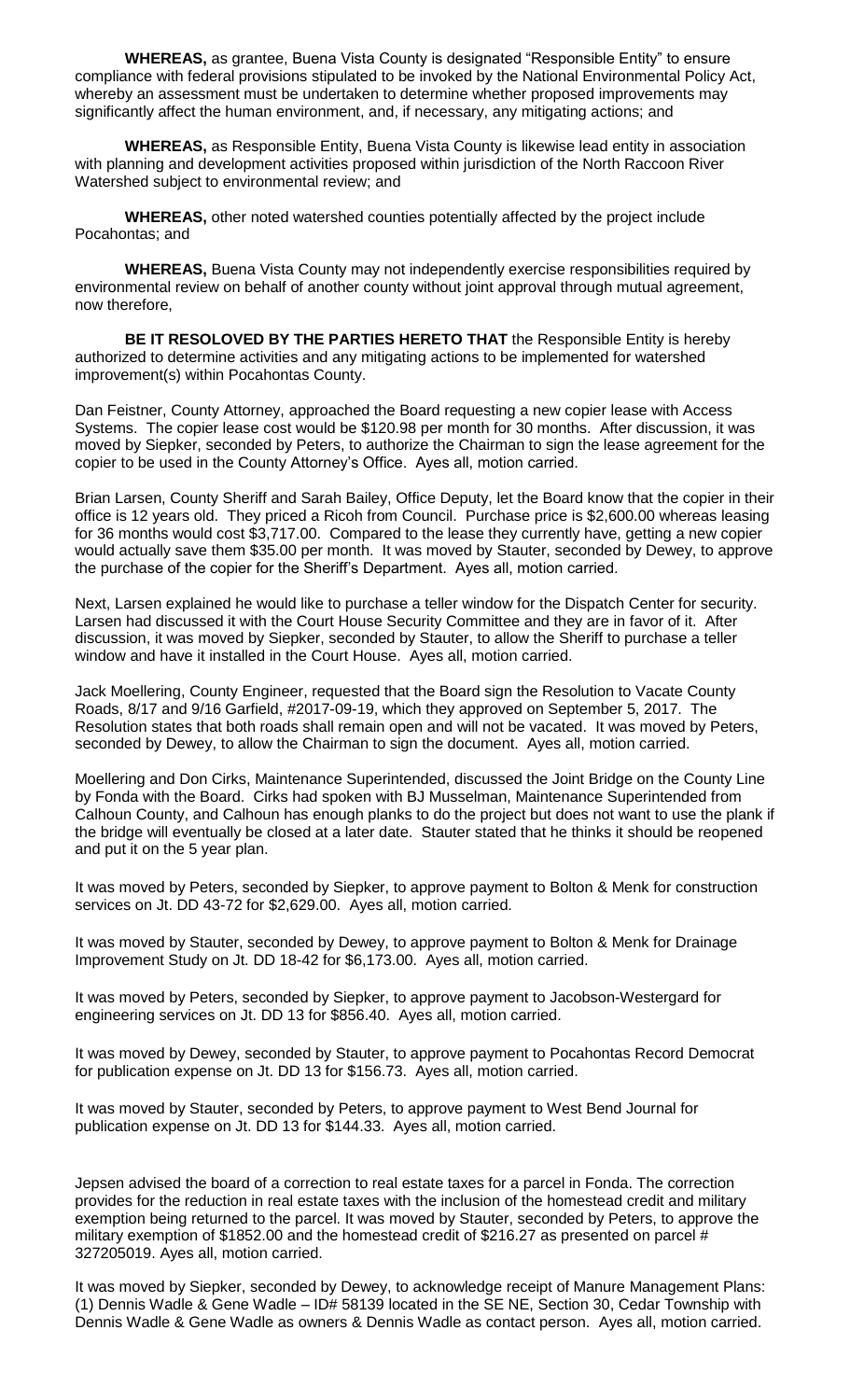The Board and Jepsen discussed a claim from Bolton & Menk for DD 47 Br. F. According to the drainage minutes taken at the February 21, 2017 meeting, the Board asked landowners if they were willing to spend \$5,000-\$10,000 to get more information from Bolton and Menk prior to making a decision. The City of Palmer and the landowners wanted some time to make that decision so the Board made no motion as they would wait until the City and landowners let them know how to proceed. No one had heard from the City of Palmer, so Peters will follow up with the City and Jepsen will put in on next week's agenda.

Jepsen informed the Board that during the Department Head meeting, it was decided to change the payroll from 24 pay periods per year to 26 pay periods per year on October 1, 2017. The Department Heads would like the vacation carryover to be calculated on their anniversary date and they would like to have Board representation at their meetings. The Board decided to attend the Department Head meetings on rotating basis.

| The following claims were audited:   |                                                 |                   |  |
|--------------------------------------|-------------------------------------------------|-------------------|--|
| A & M Laundry                        | Supplies                                        | 100.29            |  |
| AT&T                                 | Telecom Svc<br>Election Supplies                | 41.52<br>137.86   |  |
| Henry Adkins<br>Adv Systems          | Copier Ex                                       | 139.36            |  |
| Adv Systems                          | Copier Exp                                      | 147.54            |  |
| Ag Partners                          | Fuel                                            | 578.13            |  |
| K Aljets                             | safety boots<br>Utilities                       | 135.88<br>187.51  |  |
| Alliant Energy<br>AP Air Inc         | Parts                                           | 75.00             |  |
| Arnold Motor                         | Parts                                           | 293.19            |  |
| Client                               | Services                                        | 119.00            |  |
| <b>B</b> H Energy                    | Natural Gas                                     | 63.18             |  |
| B H Energy<br>Bob Barker Co          | Natural Gas, courthouse<br>Inmate clothing      | 30.93<br>221.36   |  |
| BV Co Journal                        | <b>BOS Minutes</b>                              | 599.76            |  |
| B.V Co Sheriff                       | Serve Papers                                    | 86.66             |  |
| Cal Co ECA                           | Utilities                                       | 61.25             |  |
| Campbell Supply<br>Carpenter Uniform | Parts<br>Uniform Wear                           | 228.57<br>93.82   |  |
| Carpenter Uniform                    | Uniforms                                        | 556.38            |  |
| CCPOA                                | Training                                        | 130.00            |  |
| CID                                  | Custodial supplies                              | 9.70              |  |
| CID<br><b>CID</b>                    | Custodial Supplies<br>Vacuum, scrubber & suppli | 939.25<br>6880.90 |  |
| Central IA Det                       | Services                                        | 6750.00           |  |
| CenturyLink                          | Phone                                           | 2538.65           |  |
| Charm-Tex                            | Supplies                                        | 174.52            |  |
| Cintas<br>Cintas                     | Jail medical supplies<br>Safety Supplies        | 110.25<br>83.05   |  |
| Coffmans Lock                        | keys                                            | 25.00             |  |
| <b>CFR</b>                           | Services                                        | 7200.00           |  |
| Copper Cottage                       | Geo thermal repairs                             | 2552.20           |  |
| 0 Cressler                           | Mileage                                         | 86.00             |  |
| 0 Cressler<br>Dadant                 | Mileage & other travel ex<br>Containers         | 297.87<br>73.15   |  |
| B Dahl                               | Mileage                                         | 34.85             |  |
| Des Moine Stamp                      | Stamps/Sup                                      | 57.15             |  |
| Deyta                                | Sept HHCahps fee                                | 95.00             |  |
| Dixon Ins<br>Dollar Gen              | Ins/Bond Ser<br>Supplies                        | 1420.00<br>10.00  |  |
| Evertek                              | August email storage                            | 6.00              |  |
| Farm & Home                          | blades                                          | 21.99             |  |
| Farm & Home                          | connector                                       | 11.99             |  |
| Farm & Home<br>Farm & Home           | flashing<br>keys                                | 11.99<br>1.75     |  |
| Farm & Home                          | rubber mallet                                   | 9.99              |  |
| Farm & Home                          | soap/brush                                      | 25.07             |  |
| Farm & Home                          | Custodial Supplies                              | 248.48            |  |
| Farm & Home<br>Farm & Home           | Paint, wall mount<br>Shovel                     | 125.82<br>58.99   |  |
| D Feistner                           | Exp reimb                                       | 129.45            |  |
| D Feistner                           | Offc Supplies                                   | 162.68            |  |
| D Ferquson                           | Mileage                                         | 403.85            |  |
| Linda E Ferguson<br>D Fitchett       | August Hours<br>Phone                           | 420.00<br>25.00   |  |
| City-Fonda                           | Utilities                                       | 113.88            |  |
| Force America                        | Parts                                           | 761.38            |  |
| Gilmore City                         | Utilities                                       | 72.75             |  |
| GIS Workshop<br>Great Am Fin         | Software<br>Copier exp                          | 400.00<br>70.73   |  |
| Hallett Materials                    | Supplies                                        | 708.32            |  |
| Janis Hanson                         | August hours                                    | 1207.50           |  |
| S Henderson                          | meals                                           | 11.22             |  |
| K Hoffman<br>Humboldt Co HD          | Mileage                                         | 17.00<br>2953.75  |  |
| IState Truck                         | Grants to Counties, Env H<br>Supplies           | 464.56            |  |
| IA Prison Ind                        | Signs                                           | 344.30            |  |
| IACCBE                               | Registration fee                                | 195.00            |  |
| IACCVSO                              | Meeting Regist                                  | 60.00             |  |
| IMWCA<br>ISU                         | Worker Comp<br>Training                         | 6705.00<br>845.00 |  |
| ISACA                                | Training                                        | 200.00            |  |
| Jacks OK Tire                        | Tires/Parts                                     | 3828.56           |  |
| Jeff's Jons                          | Services                                        | 900.00            |  |
| K Jepsen<br>K Jepsen                 | Election Supplies<br>Mileage, Lodging, Meals    | 78.08<br>1080.79  |  |
| K Jepsen                             | Offc Supplies                                   | 127.11            |  |
| R Jergens                            | Mileage & meals                                 | 372.70            |  |
| R Jergens                            | Phone                                           | 67.04             |  |
| R Jergens<br>Jim Hawk Truck          | Vehicle Allowance<br>parts                      | 250.00<br>220.00  |  |
| Johnston Auto                        | Supplies                                        | 487.52            |  |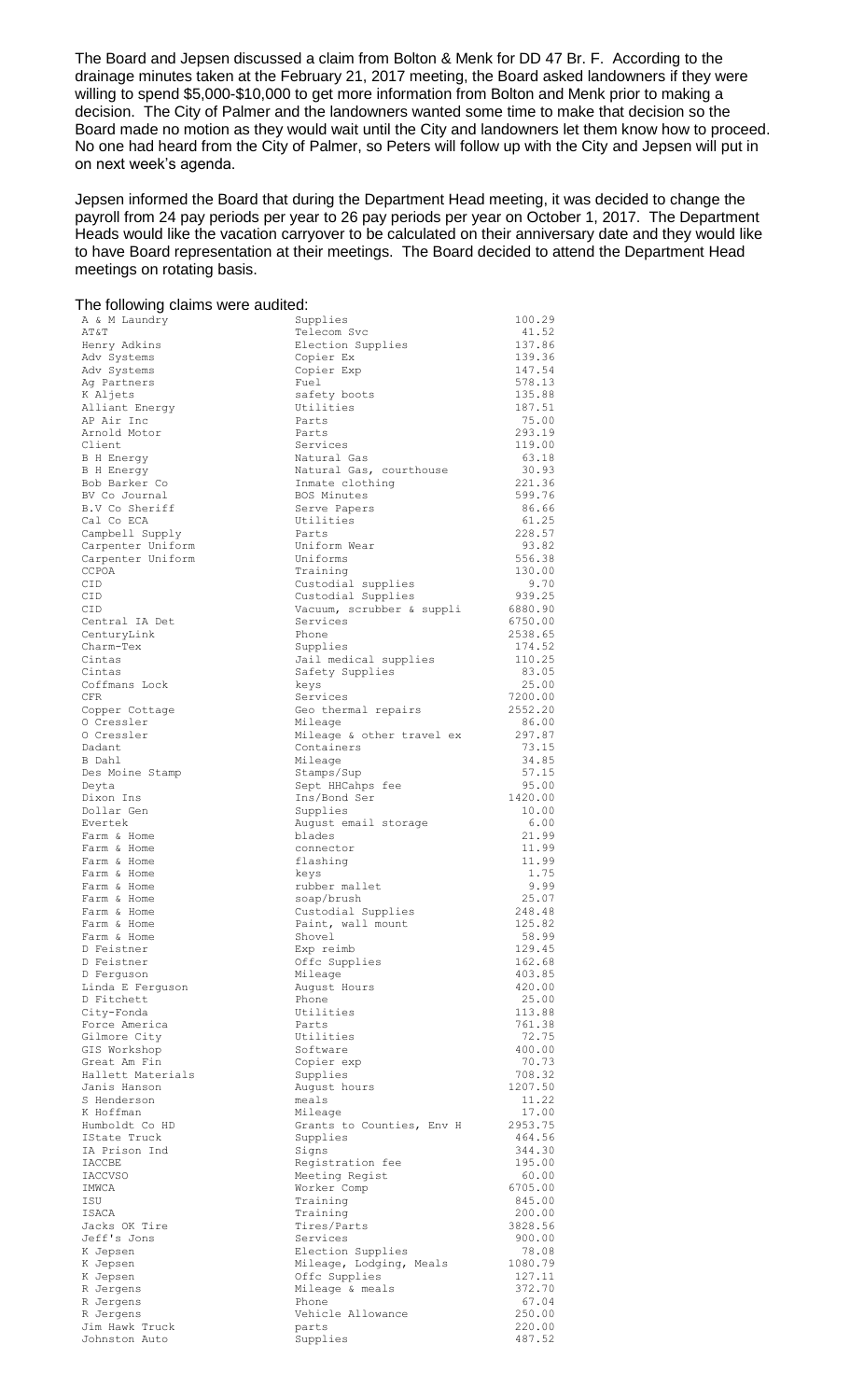| J P Cooke Company                      | Pre-inked stamps                                                           | 49.85              |
|----------------------------------------|----------------------------------------------------------------------------|--------------------|
| M Klocke                               | Milege                                                                     | 19.00              |
| Laurens Equip                          | Gator repair                                                               | 27.40              |
| Laurens Municipal                      | Telecommunications                                                         | 643.26             |
| Laurens Sun<br>RELX INC DBA LexisNexis | Publications<br>Legal Software                                             | 1118.65<br>99.00   |
| Machine Shop                           | steel/hose/pintle hitch b                                                  | 343.86             |
| Machine Shop                           | vise grip                                                                  | 27.94              |
| Machine Shop                           | wire/tip                                                                   | 111.55             |
| Machine Shop                           | HCA agency handrail                                                        | 1227.36            |
| Mail Servcs                            | MVR notices                                                                | 229.07             |
| Mail Servcs                            | Print, mail prop tax stmt                                                  | 3642.06            |
| Carol McLain<br>Mediacom               | August hours worked                                                        | 1237.50            |
| Metal Culverts                         | Internet<br>Parts                                                          | 197.45<br>97421.22 |
| K Metzger                              | Mileage                                                                    | 452.05             |
| MidAmeri Enerqy                        | Electricity                                                                | 171.92             |
| MidAmeri Energy                        | GC/elec                                                                    | 18.06              |
| MidAmeri Energy                        | Varina/elec                                                                | 15.34              |
| Midwest Wheel                          | Supplies                                                                   | 542.26             |
| P Mooney<br>MPH Industries             | Phone                                                                      | 25.00<br>3098.00   |
| Murphy Tractor                         | Radar Equip, Maint<br>Parts                                                | 651.79             |
| Myron Corp                             | Publications Notices & Ad                                                  | 377.08             |
| Nature-Watch                           | Supplies                                                                   | 26.94              |
| Next Gen Tech                          | Monthly OwnCloud                                                           | 150.00             |
| NW Comm                                | Telecommunications                                                         | 1756.64            |
| NW Comm                                | Web hosting                                                                | 27.95              |
| NW Comm                                | Website hosting                                                            | 199.60             |
| NW IA Youth Emerg<br>Robert O Nystrom  | Shelter Ser<br>Mileage                                                     | 2200.00<br>10.00   |
| Office Elements                        | paper                                                                      | 53.95              |
| Office Elements                        | Offc Supplies                                                              | 57.82              |
| Office Elements                        | Office Chair                                                               | 324.77             |
| Office Elements                        | Office, custodial supplie                                                  | 371.92             |
| Office Elements                        | Table                                                                      | 117.02             |
| Office Systems                         | Copier Exp                                                                 | 552.36             |
| Owen/King<br>Palmer Mutual Tel         | Aug SIR<br>Phone                                                           | 258.75<br>314.92   |
| City-Palmer                            | Utilities/RUT/FTM                                                          | 89.00              |
| J Peters                               | Mileage, lodging, meals                                                    | 650.04             |
| Pitney Bowes                           | Conservation internet                                                      | 116.51             |
| Pizza Ranch                            | Meeting Ex                                                                 | 136.75             |
| Pizza Ranch                            | Meeting Exp                                                                | 120.00             |
| PJ Greufe                              | Services                                                                   | 1500.00            |
| Po Co Aud<br>Po Co Sec Rd              | Color Copies<br>Hand rail, Annex parking                                   | 21.00<br>1227.36   |
| Po Co Sec Rd                           | Quonset rent                                                               | 700.00             |
| Po Co Sec Rd                           | Vehicle fuel                                                               | 551.85             |
| Po Co Sec Rd                           | Vehicle Fuel                                                               | 394.78             |
| Po Co Solid Waste                      | Rural Waste                                                                | 9330.34            |
| Poca Co Treas                          | Drainage Assessment                                                        | 732.96             |
| Poca Co Treas                          | Property Tax                                                               | 670.00             |
| PAC<br>Poca Fiber                      | Bus driver to Omaha Zoo<br>$\frac{\text{shop} / \text{int}}{\text{fax}}$ h | 552.25<br>194.63   |
| Poca Fiber                             | CA phone & fax                                                             | 41.56              |
| Poca Fiber                             | Fax line                                                                   | 36.56              |
| Poca Fiber                             | HCA Phone/internet                                                         | 165.69             |
| Poca Fiber                             | Internet                                                                   | 79.95              |
| Poca Ford                              | Gator tires                                                                | 178.00             |
| Poca Ford<br>Poca Lumber               | Maint<br>bolts/bits                                                        | 39.11<br>284.61    |
| Poca Lumber                            | flashing                                                                   | 58.05              |
| Poca Lumber                            | $2\times8$                                                                 | 9.14               |
| Poca St Bank                           | checks                                                                     | 125.00             |
| City-Pocahontas                        | utl/quonset                                                                | 34.20              |
| City-Pocahontas                        | utl/Poky buildings                                                         | 455.71             |
| City-Pocahontas                        | Annex Util                                                                 | 185.37             |
| City-Pocahontas<br>City-Pocahontas     | CH Utilities<br>Utilities HCA                                              | 2529.16<br>195.14  |
| City-Pocahontas                        | Utilities, Conservation                                                    | 188.55             |
| Pro Co-Op                              | bridges-spray                                                              | 62.85              |
| Pro Co-Op                              | diesel cardtrol/bulk                                                       | 12247.71           |
| Pro Co-Op                              | gas bulk                                                                   | 1986.20            |
| Pro Co-Op                              | propane Havelock                                                           | 315.00             |
| Pro Co-Op                              | Sheriff Vehicles fuel                                                      | 1714.71            |
| Pro Co-Op<br>Pro Co-Op                 | Vehicle fuel<br>Water - Conservation                                       | 186.56<br>59.85    |
| Professional Dev                       | PDI Fall Conference                                                        | 310.00             |
| R & D Body Shop                        | Repairs                                                                    | 122.35             |
| Rebnord Tech                           | Computer maintenance                                                       | 185.00             |
| Record Dem                             | Legal Publication                                                          | 33.93              |
| Record Dem                             | N-65 notice/Road vac. hea                                                  | 57.86              |
| Record Dem<br>Record Dem               | Publication<br>Subscription                                                | 1302.42<br>30.00   |
| B Reis                                 | Tractor parts                                                              | 24.71              |
| S Richardson                           | Mileage, postage                                                           | 52.86              |
| Rust's Western                         | Uniform wear                                                               | 180.00             |
| Schmidt Excavating LLC                 | Excavating                                                                 | 755.00             |
| Schmidt Excavating LLC                 | FEMA Excavating Hours                                                      | 8000.00            |
| Schneider Corp                         | Beacon Ser                                                                 | 2715.00            |
| Seiler App<br>Seiler App               | Repair parts<br>Repairs                                                    | 158.50<br>283.90   |
| C Siepker                              | Miles, meals, lodging                                                      | 1292.41            |
| Solutions                              | Services                                                                   | 26098.30           |
| Solutions                              | Watch Guard Firebox                                                        | 678.76             |
| Spencer Auto                           | Parts                                                                      | 823.40             |
| D Stall                                | Mileage, meals                                                             | 509.25             |
| Staples                                | Supplies                                                                   | 60.15              |
| Star Leasing<br>Gretchen Tiedeman      | Copier Lease<br>Expense Reimb                                              | 187.83<br>289.99   |
| Gretchen Tiedeman                      | Squarespace                                                                | 26.00              |
| Gretchen Tiedeman                      | Website Builder plugin                                                     | 49.00              |